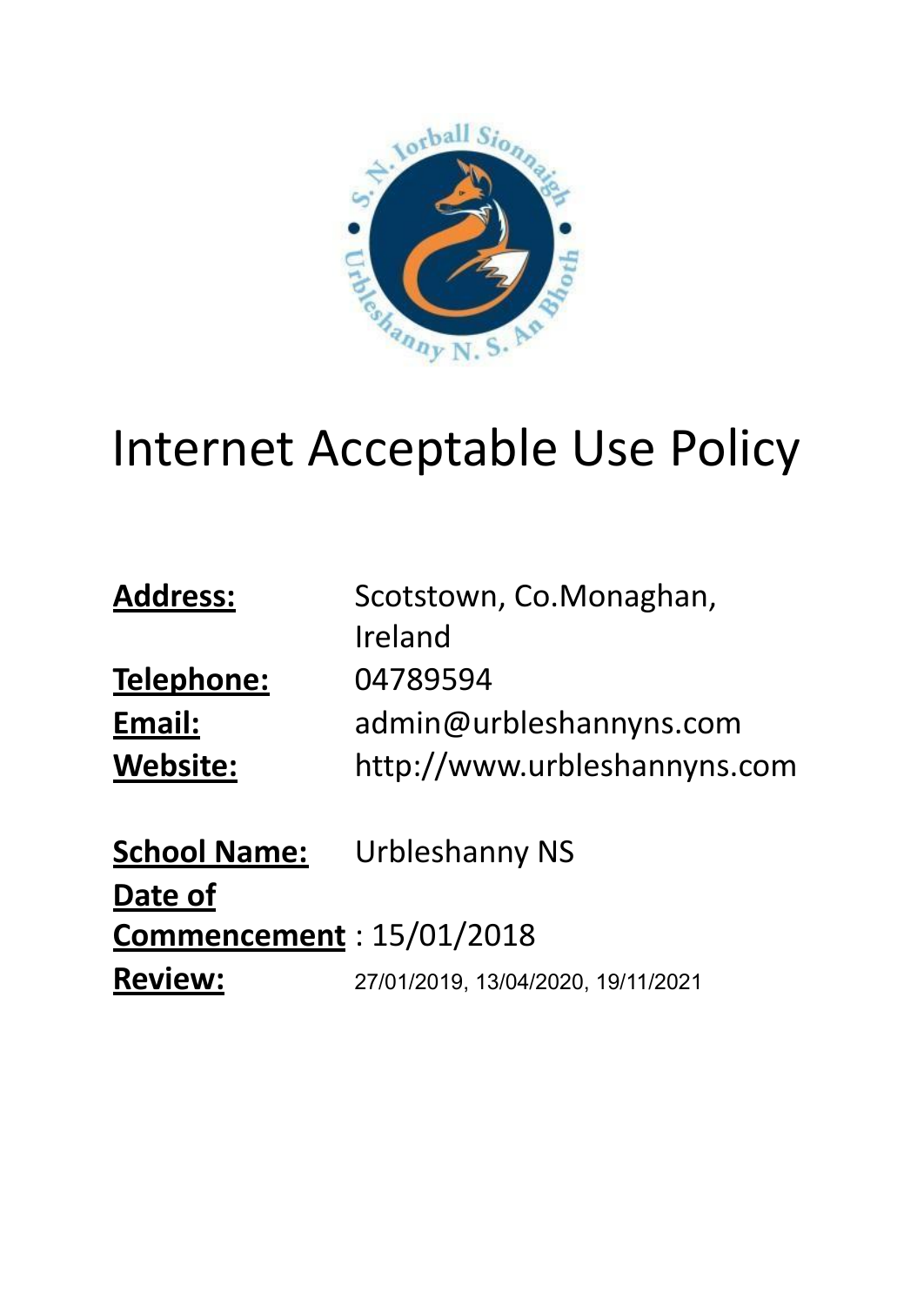# **Contents**

- 1. General Approach
- 2. Content Filtering
- 3. Web Browsing and
- Downloading
- 4. Email and Messaging
- 5. Social Media
- 6. Personal Devices
- 7. Images & Video
- 8. Cyberbullying
- 9. School Websites
- 10. Distance Learning
- 11. Permission Form
- 12. Appendices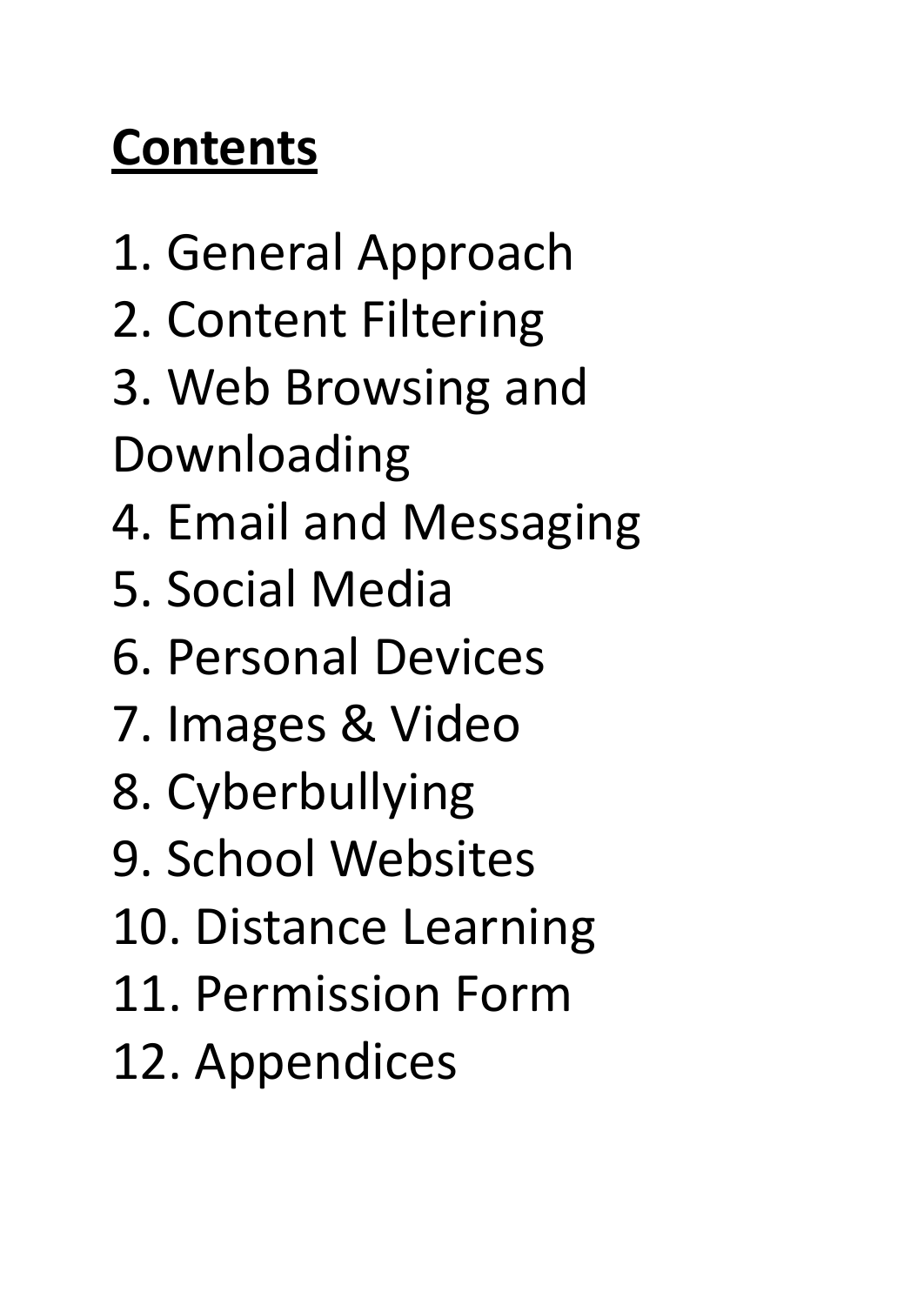## **1. General Approach**

The aim of this Internet Acceptable Use Policy (AUP) is to ensure that pupils will benefit from the learning opportunities offered by the school's internet resources in a safe and effective manner.

Internet use and access is considered a school resource and privilege. If the school AUP is not adhered to this privilege may be withdrawn and appropriate sanctions will be imposed.

When using the internet pupils, parents and staff are expected:

- To treat others with respect at all times.
- Not undertake any actions that may bring the school into disrepute.
- Respect the right to privacy of all other members of the school community.
- Respect copyright and acknowledge creators when using online content and resources.

This Acceptable Use Policy applies to pupils who have access to and are users of the internet in Urbleshanny NS.

• It also applies to members of staff, volunteers, parents, carers and others who access the internet in Urbleshanny NS.

Misuse of the internet may result in disciplinary action, including written warnings, withdrawal of access privileges, detention and, in extreme cases, suspension or expulsion. The school also reserves the right to report any illegal activities to the appropriate authorities.

Urbleshanny NS may deal with incidents that take place outside the school that impact on the wellbeing of pupils or staff under this policy and associated codes of behaviour and anti-bullying policies. In such cases Urbleshanny NS may, where known, inform parents/carers of incidents of inappropriate online behaviour that take place out of school and impose the appropriate sanctions.

Urbleshanny NS implements the following strategies on promoting safer use of the internet :

● Pupils will be provided with education in the area of internet safety as part of our implementation of the SPHE curriculum.

This policy and its implementation will be reviewed annually by the following stakeholders: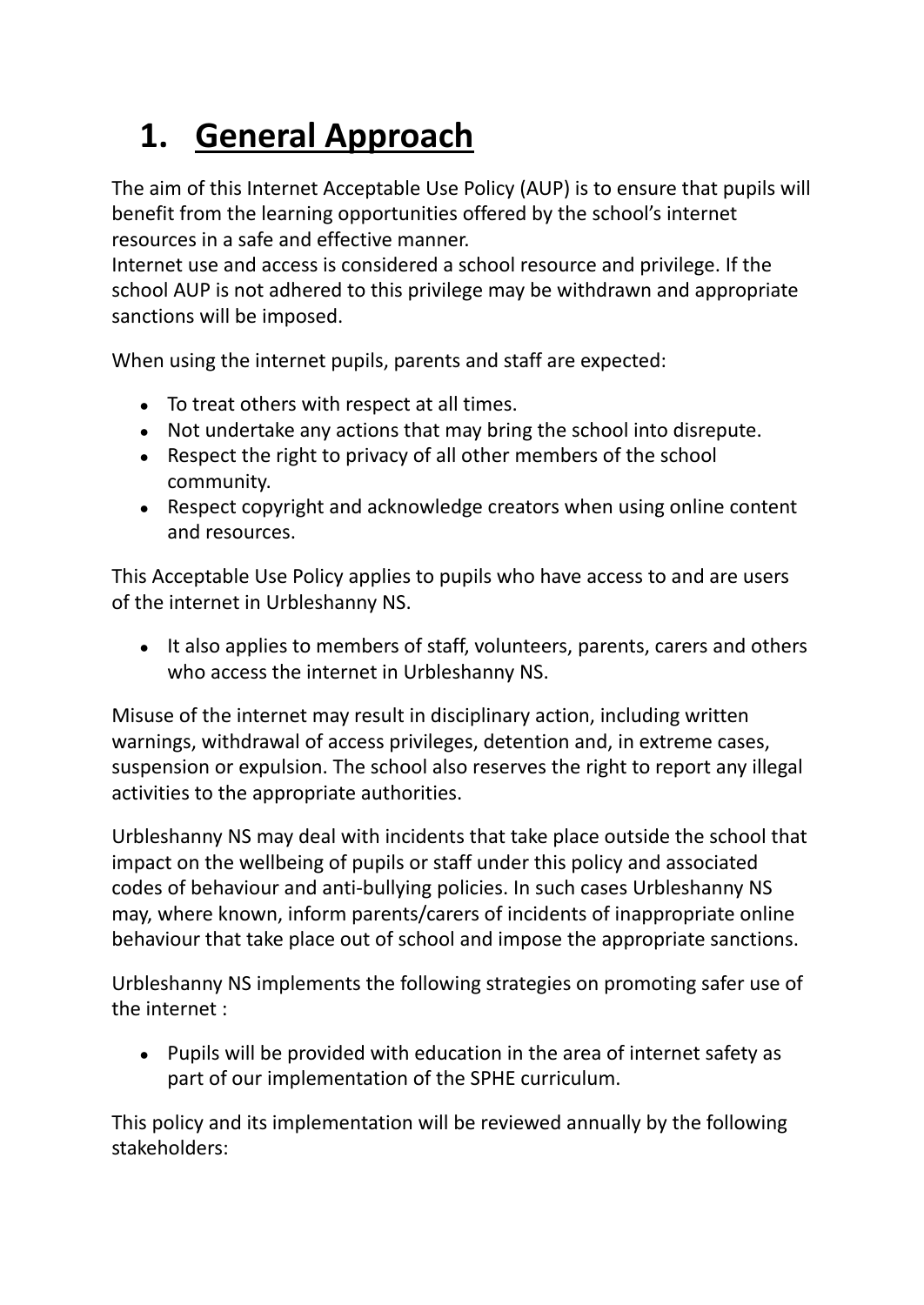● Board of Management and teaching staff.

This policy has been developed by a working group including: Principal, Deputy Principal, teachers and representatives of the Board of Management.

The school will monitor the impact of the policy using:

• Logs of reported incidents.

Should serious online safety incidents take place the principal should be informed.

The implementation of this Internet Acceptable Use policy will be monitored by the principal, deputy principal and other staff members.

#### **2. Content Filtering**

Urbleshanny NS has chosen to implement the following level on content filtering on the Schools Broadband Network:

• Level 4: This level allows access to millions of websites including games and YouTube but blocks access to websites belonging to the personal websites category and websites such as Facebook belonging to the Social Networking category.

Pupils taking steps to by-pass the content filter by using proxy sites or other means may be subject to disciplinary action, including written warnings, withdrawal of access privileges, detention and, in extreme cases, suspension or expulsion.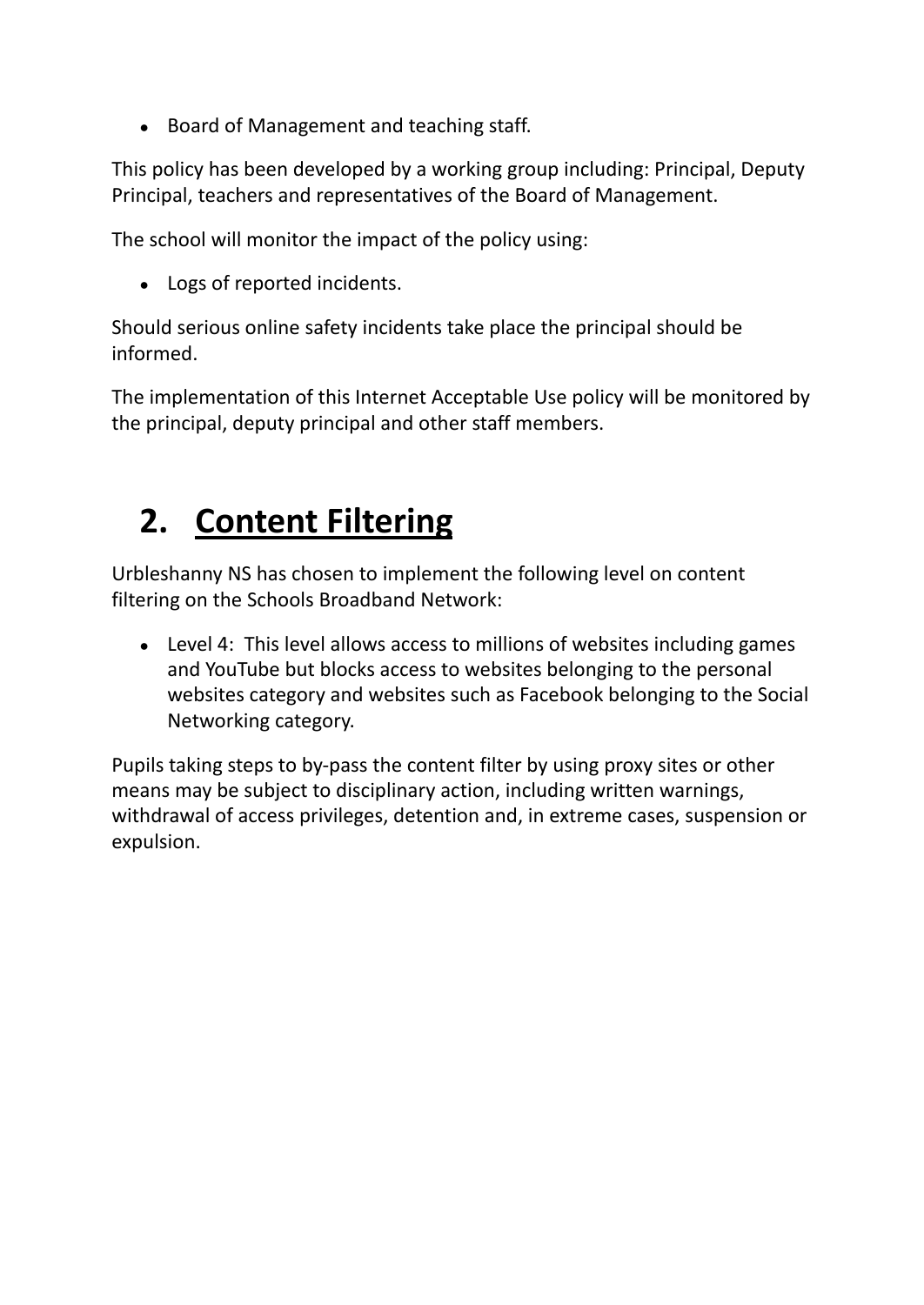#### **3. Web Browsing and Downloading**

Pupils will not intentionally visit internet sites that contain obscene, illegal, hateful or otherwise objectionable materials.

Pupils will report accidental accessing of inappropriate materials in the classroom to their teacher.

Pupils and staff will not copy information from the internet without acknowledging the creator and referencing the source of the content.

Pupils and staff will be aware that any usage, including distributing or receiving information, school-related or personal, may be monitored for unusual activity, security and/or network management reasons.

Pupils will use the school's internet connection only for educational and career development activities.

Pupils will not engage in online activities such as uploading or downloading large files that result in heavy network traffic which impairs the service for other internet users.

Pupils will not download or view any material that is illegal, obscene, and defamatory or that is intended to annoy or intimidate another person.

- Use of file sharing and torrent sites is not allowed.
- Downloading by pupils of materials or images not relevant to their studies is not allowed.

#### **4. Email and Messaging**

- The use of personal pupil email accounts is not allowed at Urbleshanny NS.
- Pupils will use approved class email accounts only under supervision by or permission from a teacher.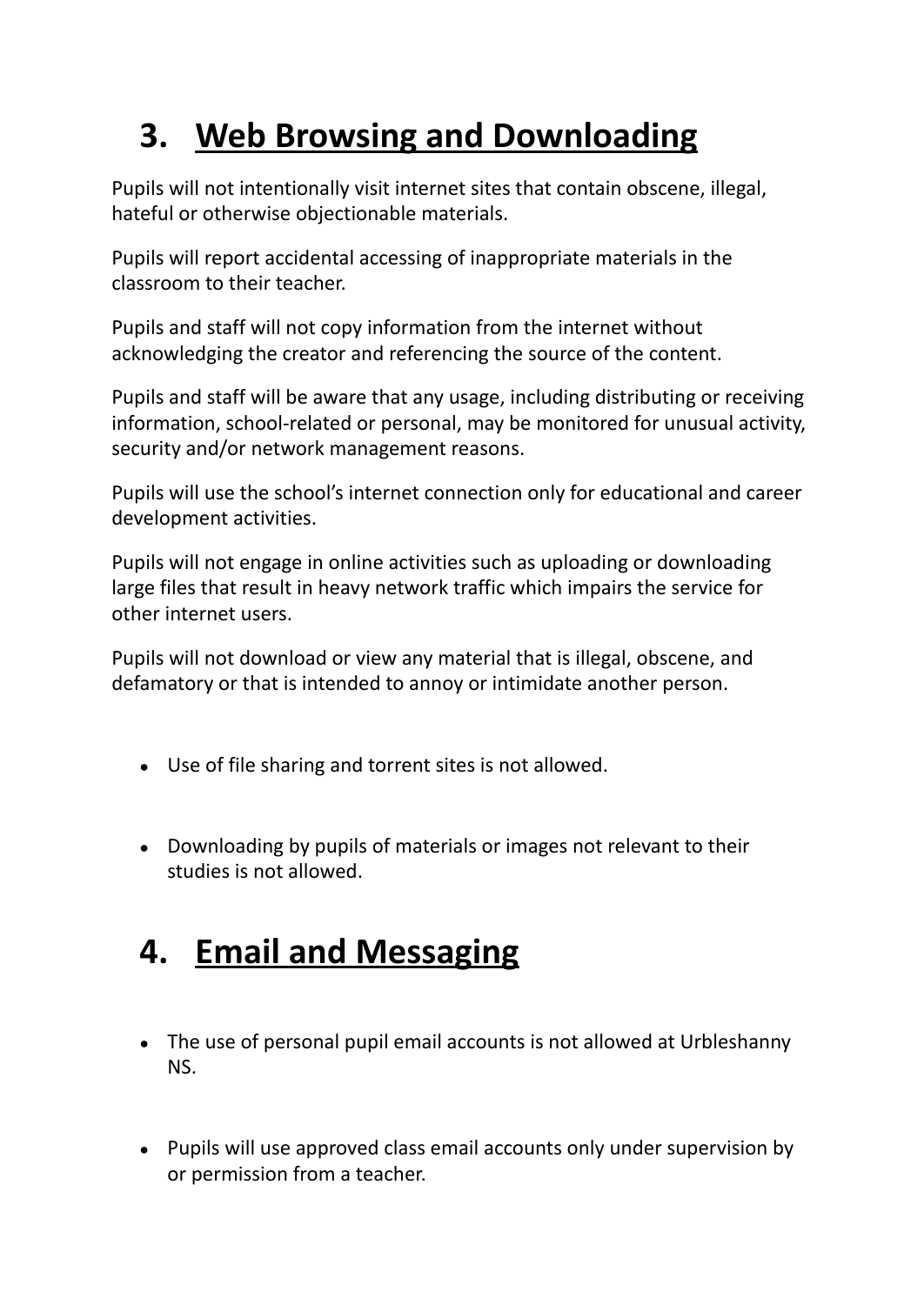Pupils will not send any material that is illegal, obscene, and defamatory or that is intended to annoy or intimidate another person.

Pupils should immediately report the receipt of any communication that makes them feel uncomfortable, is offensive, discriminatory, threatening or bullying in nature and must not respond to any such communication.

Pupils should avoid opening emails that appear suspicious. If in doubt, pupils should ask their teacher before opening emails from unknown senders.

#### **5. Social Media**

The following statements apply to the use of messaging, blogging and video streaming services in Urbleshanny NS:

- Use of instant messaging services and apps including Snapchat, Whats Apps, G Chat etc. is not allowed in Urbleshanny NS.
- Use of blogs such as Word Press, Tumblr etc. is allowed in Urbleshanny NS with express permission from teaching staff.
- Use of video streaming sites such as YouTube and Vimeo etc. is with express permission from teaching staff.

Staff and pupils must not use social media and the internet in any way to harass, insult, abuse or defame pupils, their family members, staff, other members of the Urbleshanny NS community

Staff and pupils must not discuss personal information about pupils, staff and other members of the Urbleshanny NS community on social media.

Staff and pupils must not use school email addresses for setting up personal social media accounts or to communicate through such media.

Staff and pupils must not engage in activities involving social media which might bring Urbleshanny NS into disrepute.

Staff and pupils must not represent your personal views as those of bring Urbleshanny NS on any social medium.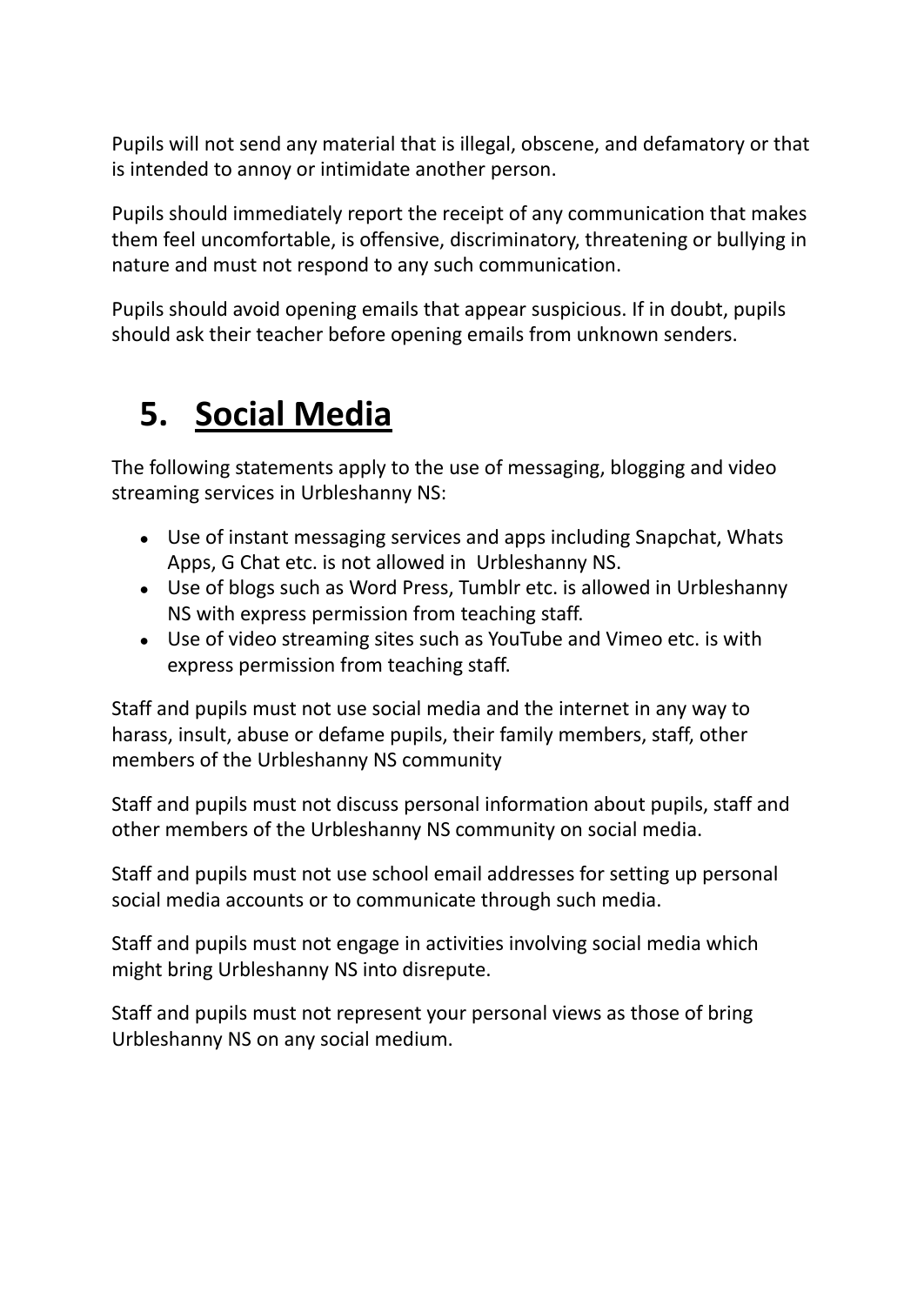## **6. Personal Devices**

Pupils using their own technology in school should follow the rules set out in this agreement, in the same way as if they were using school equipment.

The following statements apply to the use of internet-enabled devices such as tablets, gaming devices, and digital music players in Urbleshanny NS:

- Pupils are only allowed to bring personal internet-enabled devices into Urbleshanny NS with expressed permission from staff.
- Pupils are only allowed to use personal internet-enabled devices during lessons with expressed permission from teaching staff.
- Pupils are only allowed to use personal internet-enabled devices during social time with expressed permission from staff.

### **7. Images & Video**

Care should be taken when taking photographic or video images that pupils are appropriately dressed and are not participating in activities that might bring the individuals or the school into disrepute.

At Urbleshanny NS pupils must not take, use, share, publish or distribute images of others without their permission.

Taking photos or videos on school grounds or when participating in school activities, is only allowed with expressed permission from staff.

Written permission from parents or carers will be obtained before photographs of pupils are published on the school website.

Pupils must not share images, videos or other content online with the intention to harm another member of the school community regardless of whether this happens in school or outside.

Sharing explicit images and in particular explicit images of pupils and/or minors is an unacceptable and absolutely prohibited behaviour, with serious consequences and sanctions for those involved. Sharing explicit images of other pupils automatically incurs suspension as a sanction.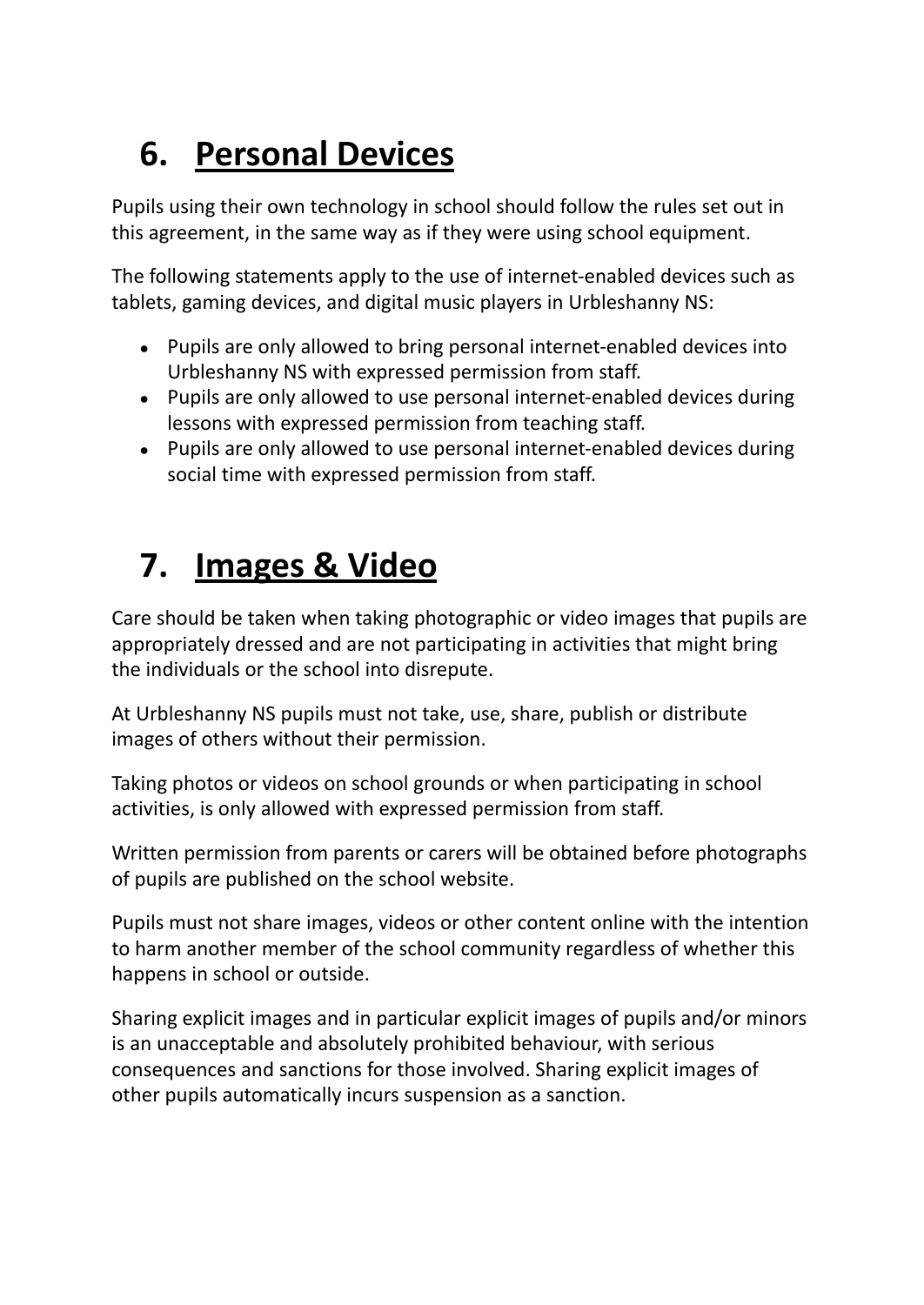## **8. Cyberbullying**

When using the internet pupils, parents and staff are expected to treat others with respect at all times.

Engaging in online activities with the intention to harm, harass, or embarrass another pupil or member of staff is an unacceptable and absolutely prohibited behaviour, with serious consequences and sanctions for those involved.

Measures are taken to ensure that staff and pupils are aware that bullying is defined as unwanted negative behaviour, verbal, psychological or physical, conducted by an individual or group against another person (or persons) and which is repeated over time. This definition includes cyber-bullying even when it happens outside the school or at night.

Isolated or once-off incidents of intentional negative behaviour, including a once-off offensive or hurtful text message or other private messaging, do not fall within the definition of bullying and will be dealt with, as appropriate, in accordance with the school's code of behaviour.

### **9. School Websites**

Pupils will be given the opportunity to publish projects, artwork or school work on the internet in accordance with clear policies and approval processes regarding the content that can be loaded to the school's website.

The website will be regularly checked to ensure that there is no content that compromises the safety, privacy, or reputation of students or staff.

Webpages allowing comments or user-generated content will be pre-moderated and checked frequently to ensure that they do not contain any inappropriate or offensive content.

The publication of student work will be coordinated by a teacher.

Urbleshanny NS will use only digital photographs, audio or video clips of focusing on group activities. Content focusing on individual students will only be published on the school website with parental permission.

Personal student information including home address and contact details will not be published on Urbleshanny NS web pages.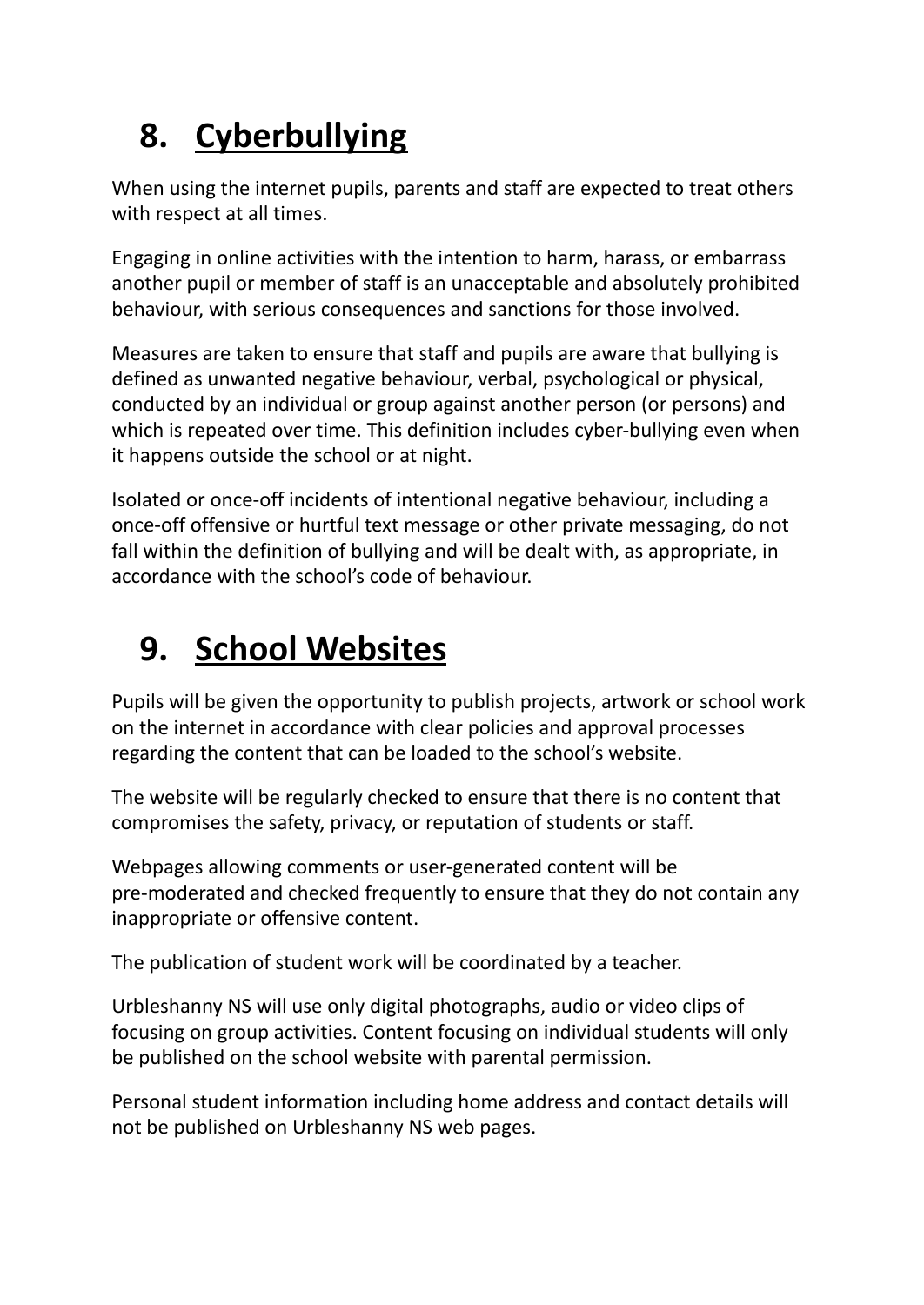The Urbleshanny NS will avoid publishing the last name of pupils in video or photograph captions published online.

### **10. Distance learning**

In circumstances where teaching cannot be conducted on the school premises, teachers may use the school website, Google Meet, Google Classroom or other platforms approved by the principal and the Board of Management to assist with remote teaching where necessary.

The school has signed up to the terms of service of the online platforms in use by the school. The school has enabled the most up-to-date security and privacy features which these online platforms provide. Staff will engage with CPD for the platforms used. See Appendix 1 on distance learning guidelines for staff and parents/guardians. (April 2020)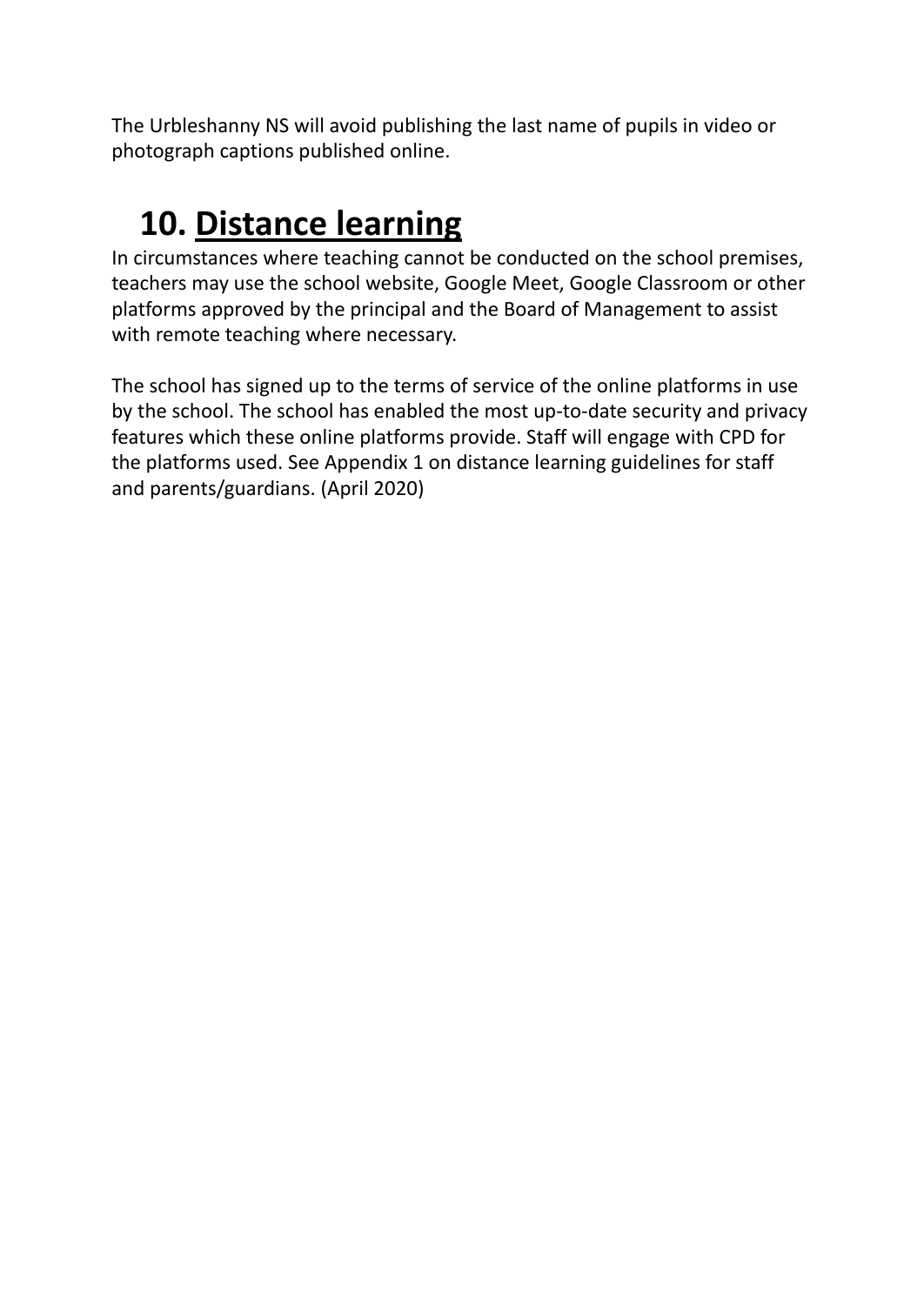#### **Permission Form**

Legislation: The school hereby provides a list of the following legislation relating to use of the Internet with which teachers, students and parents should familiarise themselves: Data Protection Act 2018, Child Trafficking and Pornography Act 1998, Interception Act 1993, Video Recordings Act 2010.

Pupils must follow the school's Acceptable Use Policy on the use of the Internet. They will use the Internet in a responsible way and obey all the rules explained to them by the school.

Student's Name: \_\_\_\_\_\_\_\_\_\_\_\_\_\_\_\_\_\_\_\_\_\_\_\_\_\_

As the parent or legal guardian of the above student, I have read the Acceptable Use Policy and grant permission for my son or daughter or the child in my care to access the Internet. I understand that Internet access is intended for educational purposes. I also understand that every reasonable precaution has been taken by the school to provide for online safety but the school cannot be held responsible if students access unsuitable websites. I understand and accept the terms of the Acceptable Use Policy.

| Signature 1:                |  |
|-----------------------------|--|
| Signature 2: Signature 2:   |  |
| Date: _____________________ |  |
| Address: ___________        |  |
|                             |  |

\_\_\_\_\_\_\_\_\_\_\_\_\_\_\_\_\_\_\_\_\_\_\_\_\_\_\_\_\_\_

\_\_\_\_\_\_\_\_\_\_\_\_\_\_\_\_\_\_\_\_\_\_\_\_\_\_\_\_\_\_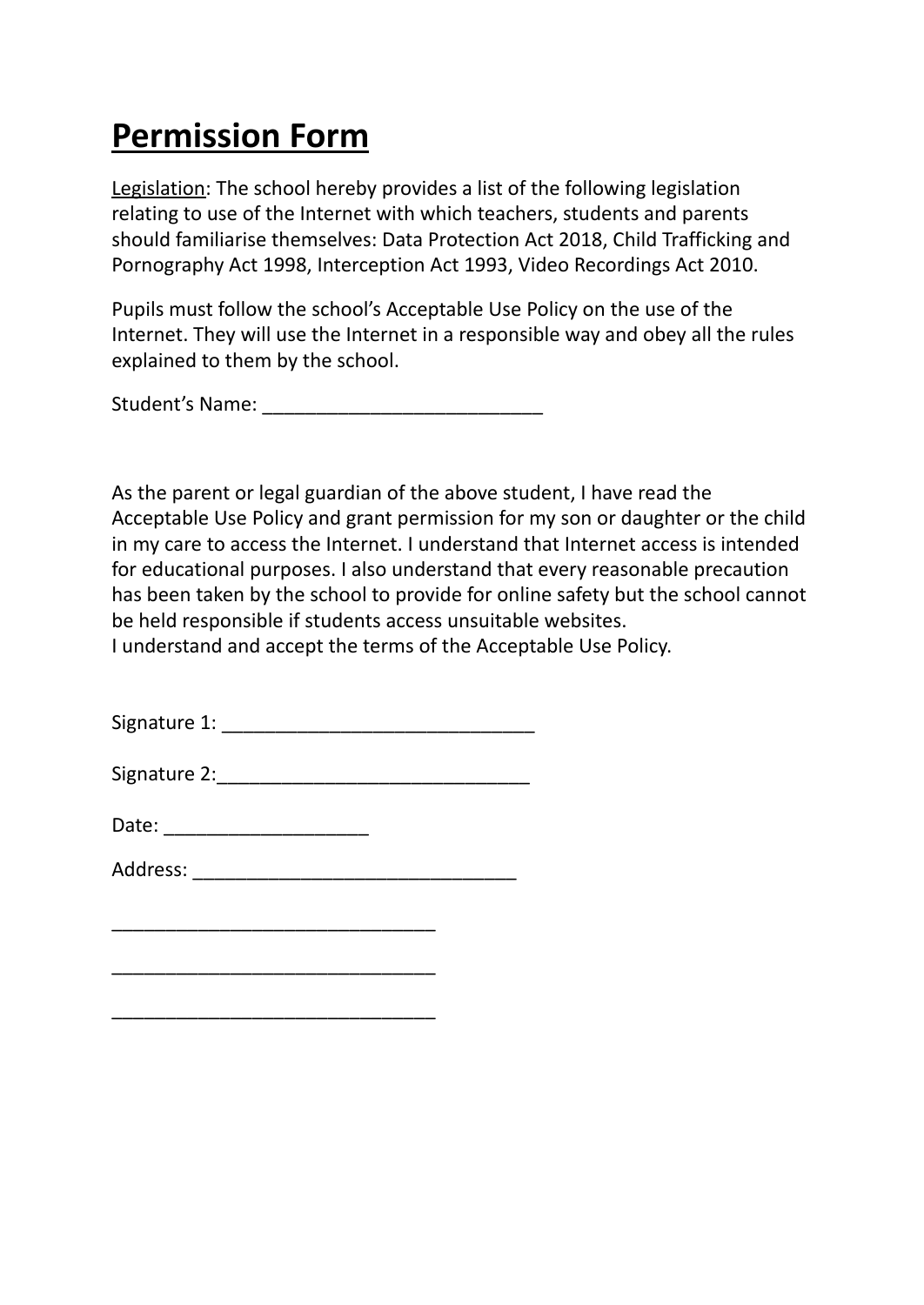#### **Appendix 1 Distance Learning Guidelines for Staff**

#### **Staying safe**

It is important that teachers maintain the safe and ethical use of the internet during distance learning and assist parents and guardians to be aware of their role also. There are helpful resources available at https://www.webwise.ie/ to support teachers, parents and students.

#### **Google Meet**

The following precautionary measures should be taken when using Google Meet with your class.

Review your account settings prior to organising your meetings.

- Ensure that the "Waiting Room" function is activated in your account settings.
- Ensure that a code/individual link is needed for participants to join the meeting.
- Ensure that the staff member conducting the meeting is the first person in the meeting room.
- Once the meeting has ended, the host/teacher must be the last to leave the meeting.
- Familiarise yourself with the process of removing a participant from a meeting should the need arise.

Consult the site below for further information:

● Tips security: [https://support.google.com/meet/answer/9852160?product\\_name=UnuFlow&hl=en&vi](https://support.google.com/meet/answer/9852160?product_name=UnuFlow&hl=en&visit_id=637731238034653879-3967900639&rd=1&src=supportwidget0&hl=en) [sit\\_id=637731238034653879-3967900639&rd=1&src=supportwidget0&hl=en](https://support.google.com/meet/answer/9852160?product_name=UnuFlow&hl=en&visit_id=637731238034653879-3967900639&rd=1&src=supportwidget0&hl=en)

#### **Google Classroom**

The following precautionary measures should be taken when using Seesaw with your class:

- Review your account and class settings prior to using the platform with your class.
- Check your class permission list on Databiz to ensure your students have been granted permission. Consult Digital Learning Team if you have any questions relating to this.
- Be sure to sign out of your account every time you have finished using your account.
- Encourage pupils and parents to sign out of their accounts when they have finished using their account.

Review **class settings** to ensure that:

- Student comments are disabled.
- Students are unable to see each other's work.
- Class Blog should be disabled.